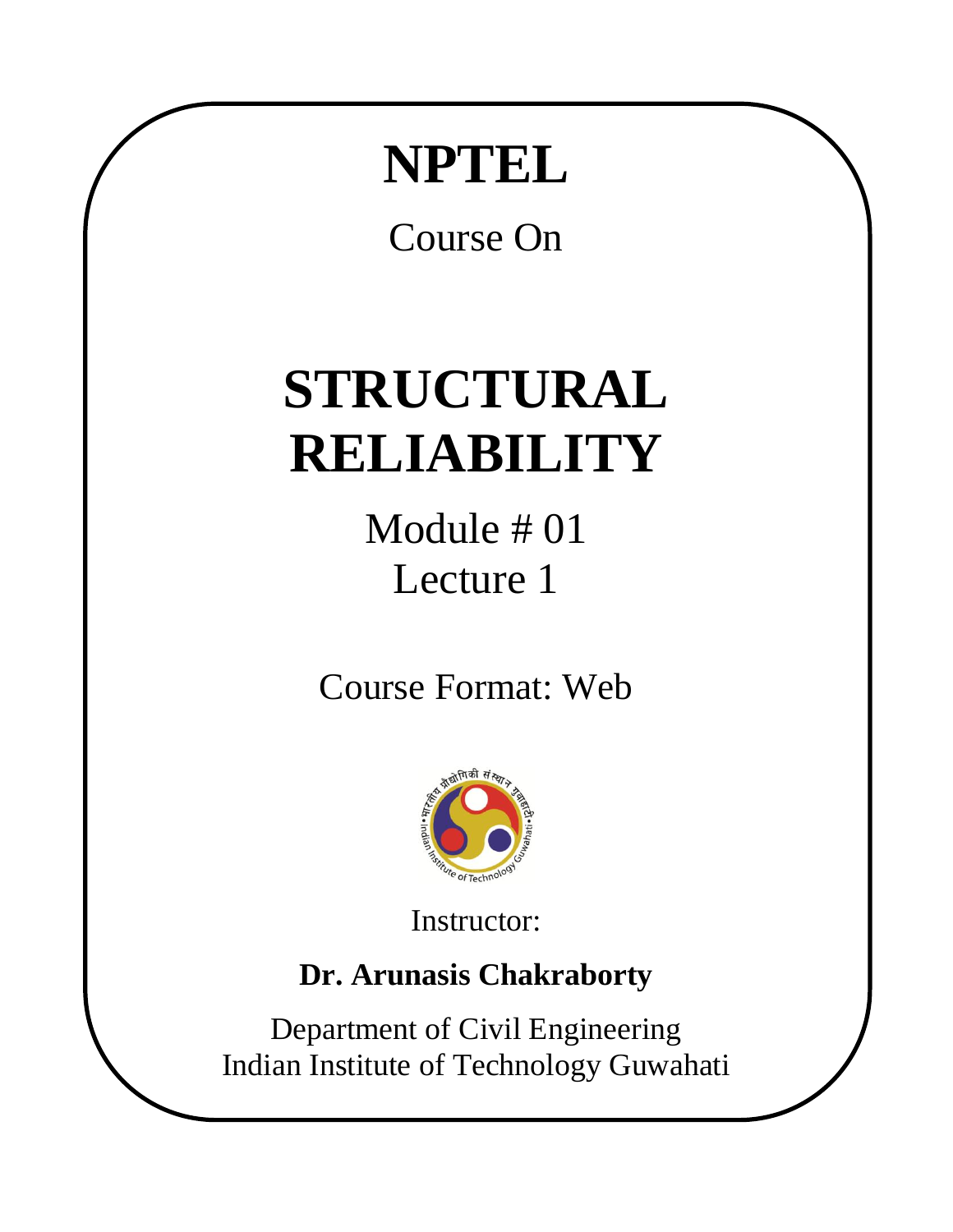## **1. Lecture 01: Introduction to Structural Reliability**

The objective of any structural design is to ensure safety and economy of the structure operating under a given environment. For this purpose, designers always check whether the capacity of the structure exceeds the demand i.e.

$$
Capacity (C) > Demoned (D)
$$
 1.1.1

So long this condition is satisfied, the safety of the structure is ensured for the intended purpose for which the structure is built. Besides this, designers also ensure that there is an optimal use of the materials which, in turn, ensures economy. In this process, the designer uses some pre-fixed values of different design parameters like geometry, material property, boundary conditions and loads. However, experience shows that there is a significance difference between these fixed design parameters and their actual values during operations. The reason behind this phenomenon is that the design parameters are not deterministic, but random in nature. The uncertainties behind this phenomenon are classified into Cognitive and Non-cognitive based on their sources and nature. While the present lecture series aims to systematically address on how to incorporate the first kind of uncertainty by quantifying the parameters in the above mentioned equation for design, the discussion on the second kind of uncertainty (like human error etc.) is beyond the scope of this lecture series. Therefore, the Reliability or Risk assessment in structure design may be described as the procedure to incorporate the uncertainty in a systematic manner to ensure safety and economy. In this context, let us review the factor of safety based design often referred in different codes. The factor of safety (*fos*) is the ratio of the *C* and *D*. Although this remains fixed in a deterministic framework using conventional design procedures, there is an anomaly in uncertain environment –

- Two different structures having same *fos* can have different failure probability.
- Two different structures having same failure probability can have different *fos*.

With this in view, structural reliability provides a framework for –

- More precise and consistent design methodology in random environment
- Achieving a given level of structural reliability (i.e. failure probability)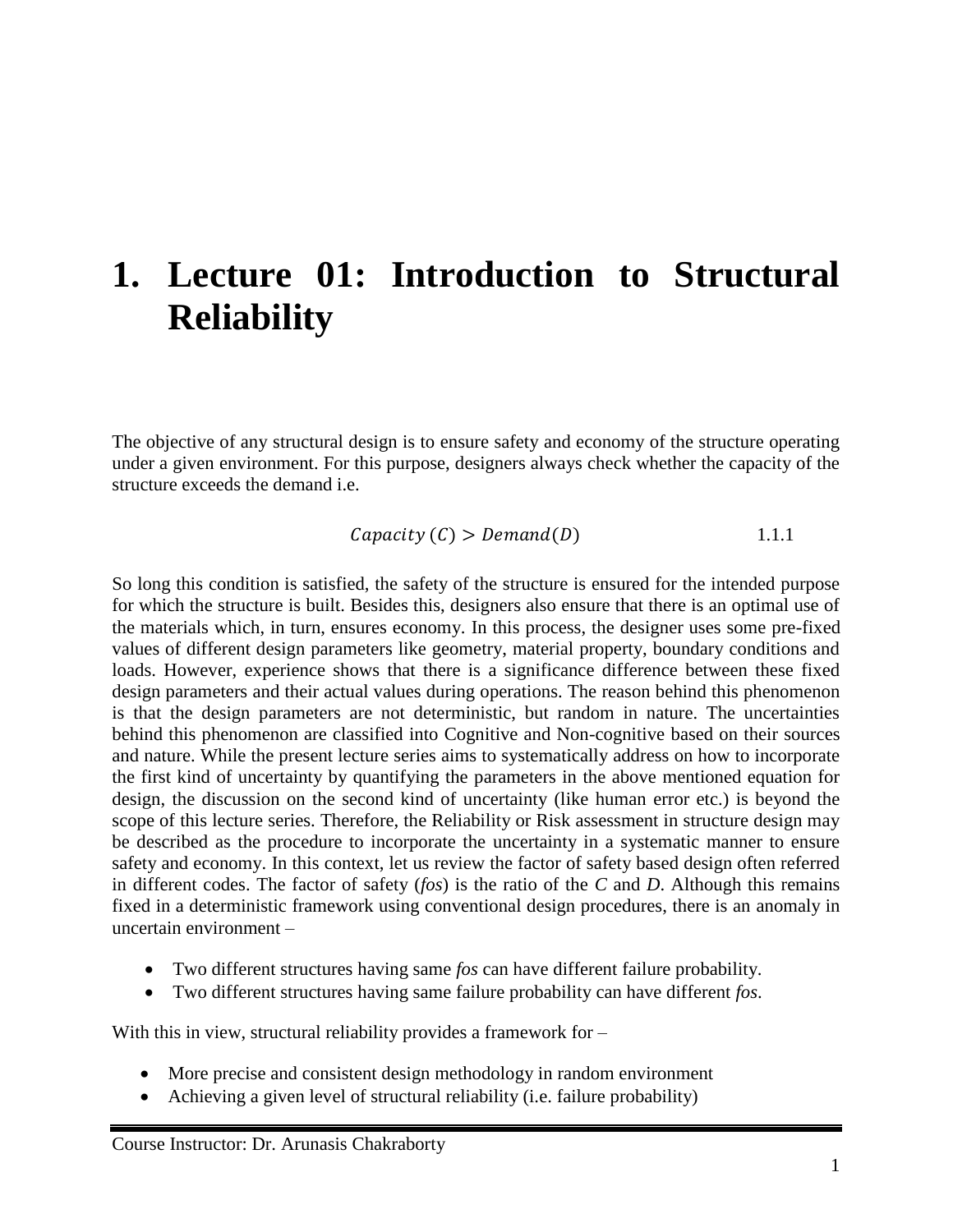

 Decision making for non-routine cases which are difficult in conventional design framework

In this context, the safety checking and risk assessment are classified into three different levels –

- Level 1: Partial safety factor based approach of basic design variables
- Level 2: Checking safety and economy at some selected locations on the failure boundaries (i.e. limit states) considering uncertainties.
- Level 3: Exact assessment of safety based on detailed probabilistic analysis of the structural systems as a whole.

## **Organization of the Lectures**

The present lecture series is divided in 9 modules. These modules describe following topics –

- $\triangleright$  Mod 1: General overview of the structural reliability and its role in civil engineering design.
- $\triangleright$  Mod 2: This module provides an overview of the necessary concepts of Statistics and Theory of probability so that the reader can follow its applications in future lectures. Those having background in Statistics and Theory of Probability may directly move over to next module.
- $\triangleright$  Mod 3: The fundamentals of Level-2 structural reliability analysis are described in this module. It describes different levels of reliability and their sequential developments. The idea of structural reliability is presented with the help of practical examples and their implementation in MATLAB.
- $\triangleright$  Mod 4: The readers are then introduced to the intricacies of different simulation techniques like Monte-Carlo simulation, Latin Hypercube Simulations and the advance techniques like variance reduction (e.g. Importance Sampling & Adaptive Sampling) and subset simulation.
- $\triangleright$  Mod 5: The treatment of implicit limit states using Meta models like Response Surface Method, Adaptive Response Surface Method and the recently developed Stochastic Response Surface Method techniques are explained with examples.
- $\triangleright$  Mod 6: With this knowledge of reliability analysis in hand, this module aims to explain the applications of these methods for code calibrations and reliability analysis under multiple failure modes (i.e. system reliability).